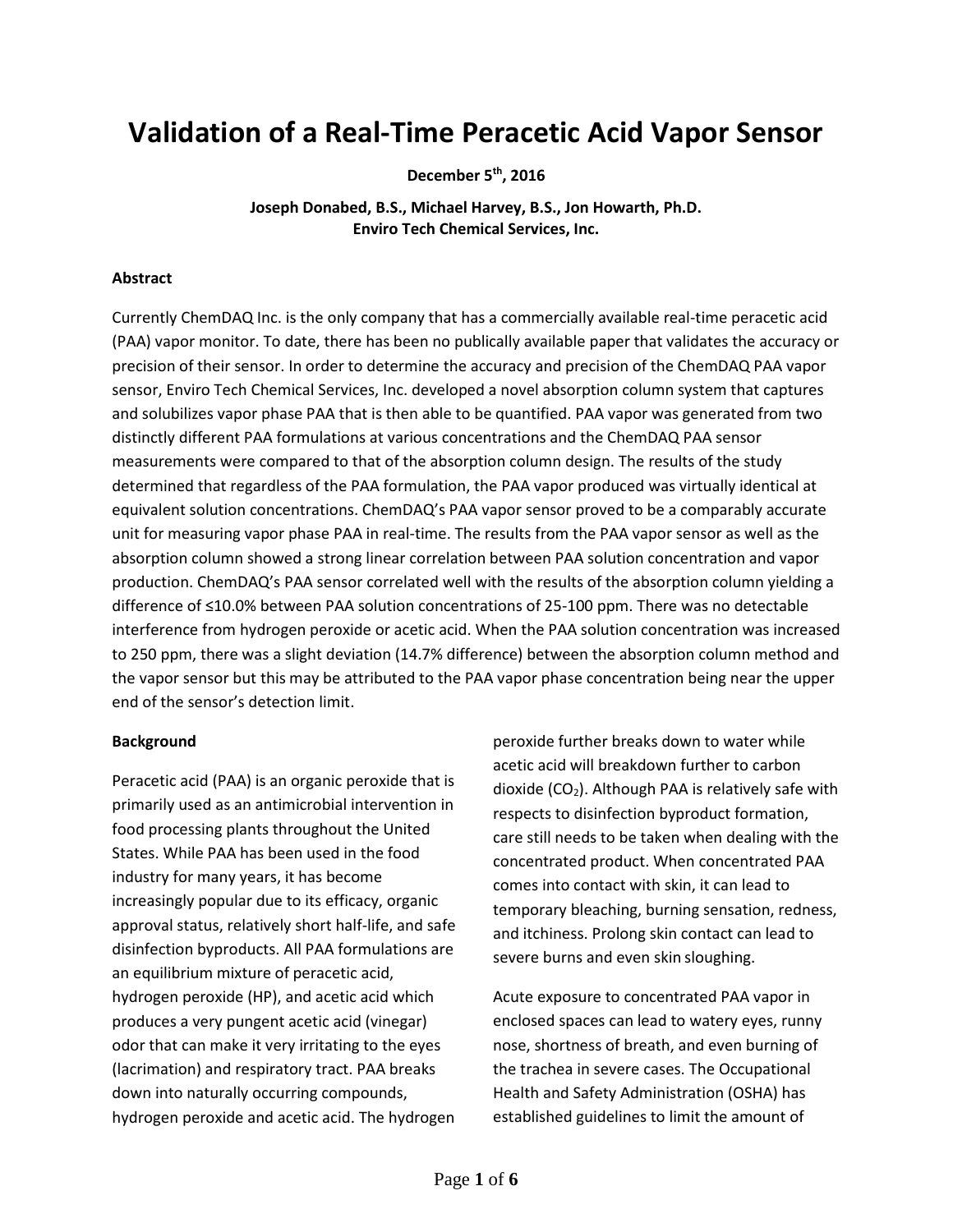exposure of hazardous chemicals and pollutants to employees during any given work day. While OSHA and the CDC/NIOSH do not currently have a final exposure limit for peracetic acid, the ACGIH does have recommendations. This recommendation was disclosed with their 2015 publication which set a STEL (Short Term Exposure Limit) of 0.4 ppm (IFV) with an A4 notation stating: NOT CLASSIFIABLE AS A HUMAN CARCINOGEN. Typically, employees are exposed to PAA vapor produced from diluted PAA solutions (<1000 mg/L) unless they are dealing with spills of the concentrated solution. At lower solution concentrations, the vapor phase production is relatively limited and usually does not cause ill effects unless an individual exhibits hypersensitivity to PAA.

ChemDAQ Inc. (Pittsburgh, PA), has the only commercially available real-time PAA vapor sensor technology. That PAA vapor sensor technology has been incorporated in both the ChemDAQ Steri-Trac® and SafeCide™ units. To date, there has been no publically available paper that validates the accuracy or precision of the ChemDAQ PAA vapor sensor technology. The purpose of this study is to determine the accuracy of ChemDAQ's PAA vapor sensor with respects to quantification of PAA vapor concentrations using two markedly dissimilar PAA formulations.

In order to determine if ChemDAQ's PAA vapor sensor is monitoring vapor-phase PAA accurately, another test method was developed by Enviro Tech Chemical Services, Inc. to use as a comparison. An absorption column system was developed by Enviro Tech that allows produced PAA vapor to be contained and then solubilized in water. The water containing the dissolved PAA vapor would then be analyzed in order to determine the amount of PAA vapor that was

produced given the known volume of air that was sparged into a PAA solution and passed through the absorption column.

The ChemDAQ device provides a numerical measurement of the PAA vapor phase concentration in ppm employing electrochemical (amperometric) principles. The vapor phase PAA is electrochemically reduced at an electrode The magnitude of the reduction current that is measured is directly proportional to the amount of PAA that is present in the vapor.

#### **Materials and Methods**

#### *Absorption Column Experimental Design*

A Cole-Parmer 0.1-1 LPM acrylic air flowmeter (Item # EW-32460-42) was connected to a rotary screw air compressor. A standard air filter was placed in-line to reduce moisture prior to passing through the flowmeter. Two holes were drilled in a number 5 black rubber stopper and using two Falcon® serological 1 in 1/100 mL pipette, the rubber stopper was fitted with an inlet and outlet. Then, ¼ inch HDPE tubing was connected from the flowmeter to the inlet pipette. The outlet pipette was fitted with ¼ inch HDPE tubbing approximately 45 inches in length. The modified stopper was fitted into a 1000 mL round flask (24/40). Next, a CPVC pipe (2 x 36 inches) was capped at one end and filled with approximately 1600 mL of reverse osmosis water which would serve as an absorption column (See Figure 1). The column water was tested prior to the start of each study to verify it was oxidant free. Two different Enviro Tech peracetic acid products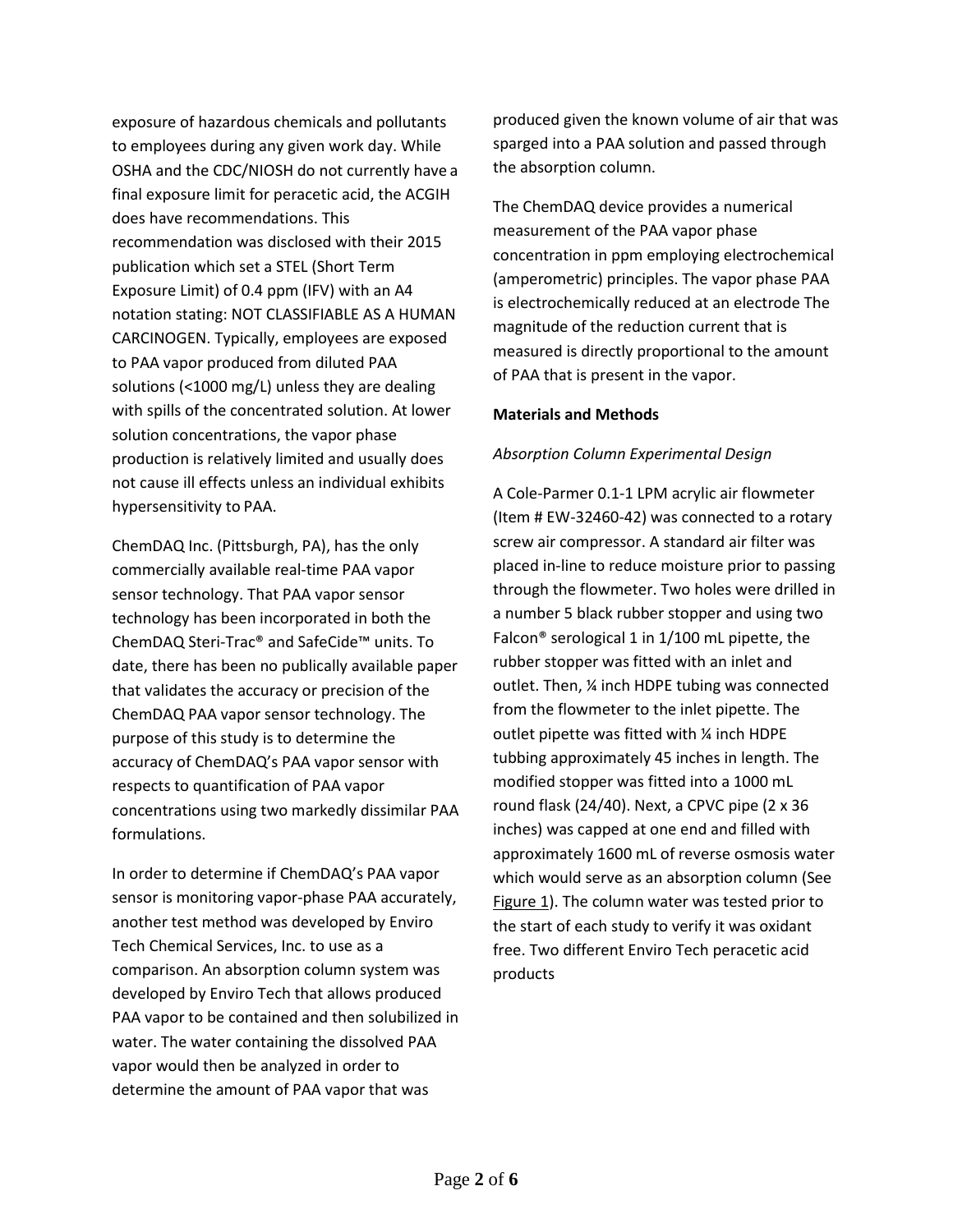

#### Figure 1 is a schematic of the absorption column experimental design.

were chosen for this study, BioSide HS 15% and Perasan MP-2C.

Table 1 lists the percentages of the peracetic acid, hydrogen peroxide, and acetic acid in the BioSide HS 15% and Perasan MP-2C

| <b>Product</b> | % PAA |      | % H <sub>2</sub> O <sub>2</sub> % Acetic Acid |
|----------------|-------|------|-----------------------------------------------|
| BioSide HS 15% | 15.2  | 22.0 | 16.0                                          |
| Perasan MP-2C  | 22.0  | 5.0  | 45.0                                          |

Using the BioSide HS 15% and the Perasan MP-2C, four nominal PAA solutions were made, 25, 50, 100, and 250 ppm. Approximately 500 mL of each PAA solution was transferred to the 1000 mL round flask. The stopper was fitted on the flask with the sparge tube being submerged approximately 1 cm into the PAA solution. The air flowmeter was turned on and set at 1 LPM. The system was purged for 10 minutes to equilibrate the PAA vapor production. After the system was purged, the HDPE tube was submerged to the bottom of the 36 in. absorption column and a

timer was started. Aliquots were taken at various time intervals and analyzed for PAA using the Modified Palin DPD methodology (Enviro Tech US Patent 7,651,860 B2). The concentration of PAA was quantified in the absorption column over a period of time. The data obtained from the analysis of PAA in the absorption column was then used to determine to vapor phase concentration based on the 1 LPM air flow.

## *ChemDAQ's PAA Vapor Sensor Experimental Design*

The same experimental setup was used to test the PAA vapor sensor unit but instead of the absorption column, the PAA vapor that was produced was directed to the PAA vapor sensor using a polypropylene 60 mL syringe holder (See Figure 2). The sensor was connected to a Winbook model TW700, running Windows 8.1. The output from the sensors is a proprietary 485 signal. The sensor was connected to the tablet via a 485/USB converter. The PAA air sensor was covered for approximately 120 seconds until the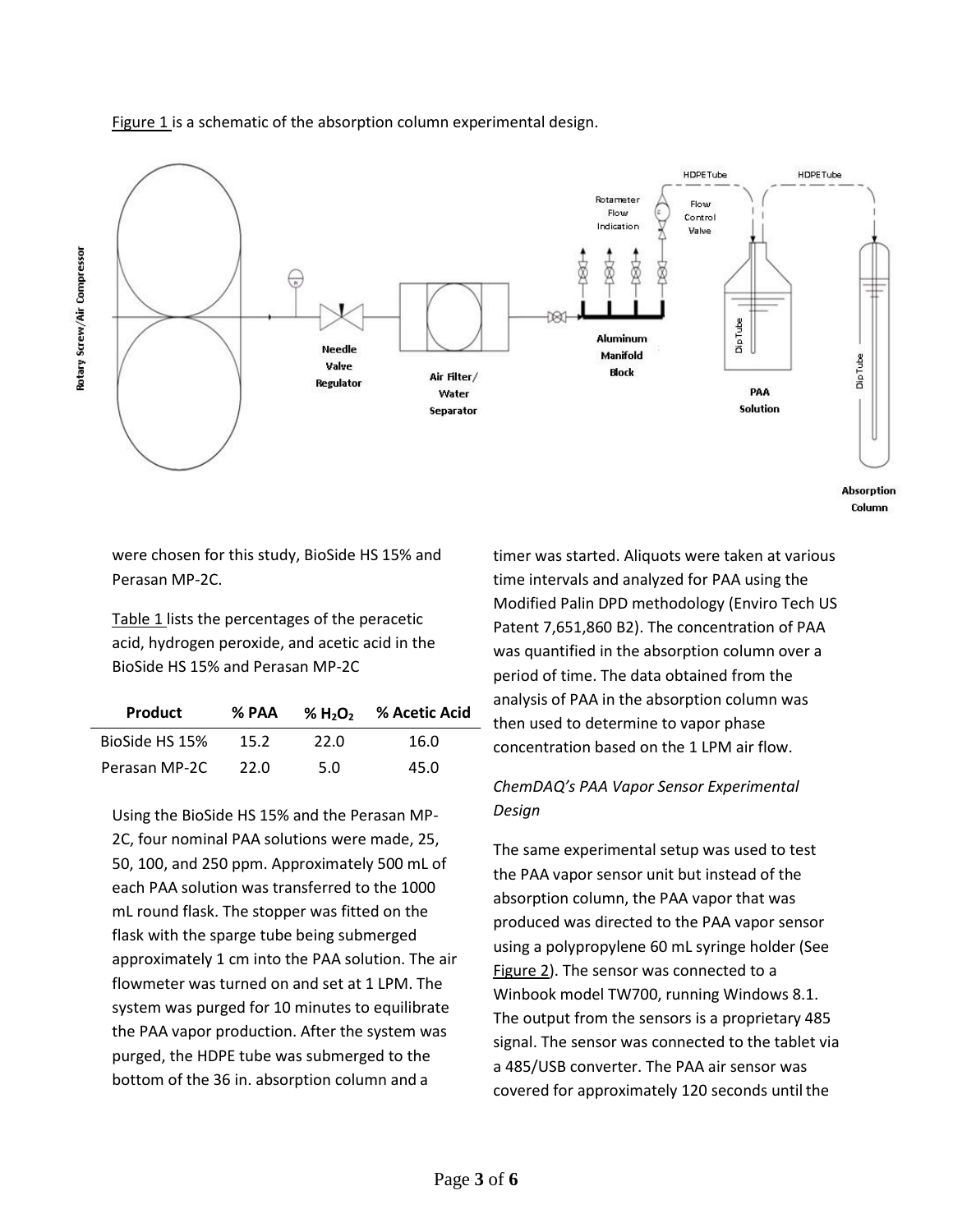concentration reading stabilized. The data was collected using ChemDAQ's data log software and results were manually recorded.

Figure 2 shows the experimental design for the ChemDAQ PAA vapor sensor unit.

the entire amount of PAA vapor produced was solubilized in the absorption column, the mass of PAA produced in the vapor could be back calculated using the concentration of PAA (mg/L) in the absorption column. Since multiple concentration readings were taken over 60-180



Once the data collection was completed for the absorption column, the PAA vapor was then directed to the ChemDAQ PAA sensor unit and the results obtained were compared to that obtained from the absorption column.

### **Results and Discussion**

It was initially hypothesized that the PAA vapor production would be different between the two PAA formulations at the same concentration potentially due to the differences in partial pressures, but the PAA vapor generation between the two different formulations were virtually identical. Therefore, the results obtained from the absorption column and the ChemDAQ PAA vapor sensor for the two different PAA products at the same nominal concentrations were averaged and plotted.

The PAA solution concentration was analyzed using the Palin Modified DPD Methodology. Assuming that

minute time interval and the air flow was set at 1 LPM, the accumulation of PAA mass over time from the vapor phase could be determined. A graph was generated by plotting the mass of PAA (mg) produced in the in the vapor over time which showed strong linearity at all concentrations tested. A trendline was fitted to the points on the graph and a standard  $y = mx + b$ equation was generated. The slope of the line would be the average mass of PAA produced (mg) in the vapor phase and the ppm of PAA vapor was determined using the following equation:

Equation 1 shows the calculation for ppm PAA vapor.

pmm PAA Vapor =  $(slope \times 1000) \times 24.45$ mw PAA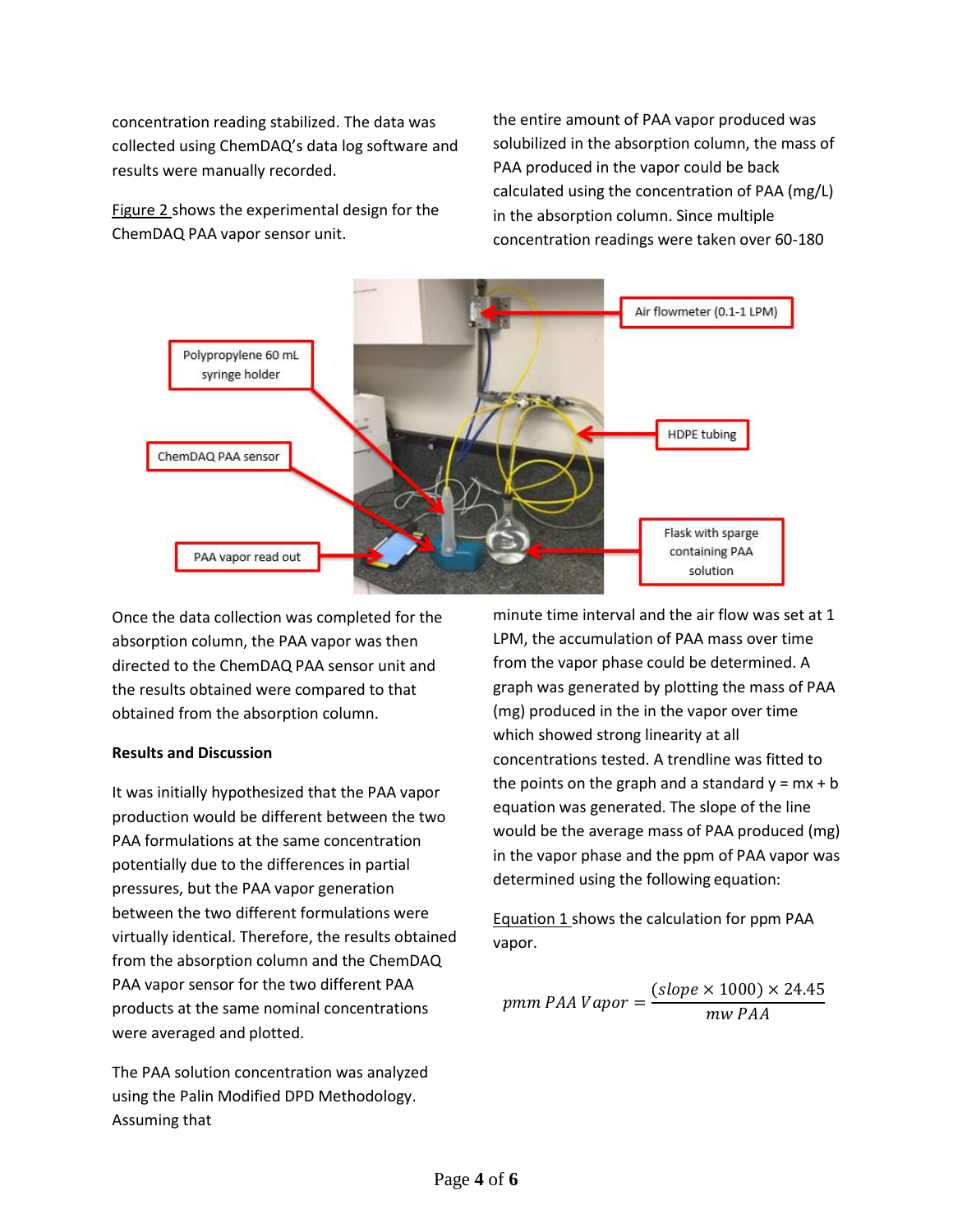| <b>PAA Solution Conc.</b> | <b>Absorption Column</b><br>Conc. (ppm) | <b>ChemDAQ Vapor Conc.</b><br>(ppm) | % Difference Between<br><b>Absorption Column and Sensor</b> |
|---------------------------|-----------------------------------------|-------------------------------------|-------------------------------------------------------------|
| 26.75                     | 0.38                                    | 0.37                                | $+2.6$                                                      |
| 52.43                     | 0.80                                    | 0.72                                | $+10.0$                                                     |
| 112.35                    | 1.35                                    | 1.22                                | $+9.6$                                                      |
| 257.91                    | 3.41                                    | 2.91                                | $+14.7$                                                     |

Table 2 compares the vapor concentration readings from the absorption column and ChemDAQ PAA vapor sensor.

Figure 3 compares the PAA vapor production from two distinctly different PAA formulations using the absorption column design and the ChemDAQ PAA vapor sensor.



The absorption column showed excellent linearity over the 25-250 ppm PAA range yielding a correlation coefficient ( $R^2$ ) of 0.9948. The linearity of the absorption column results demonstrates that the PAA vapor produced was completely solubilized in the absorption column as well as showing that regardless of the PAA formulation, the vapor production is virtually identical. An absorption column length of 36 inches was arbitrarily chosen but, based on the results of this study and the solubility of PAA, a shorter absorption column may achieve the same results.

The results of ChemDAQ's PAA vapor sensor also showed excellent linearity over the 25-250 ppm PAA range yielding a correlation coefficient ( $R^2$ ) of 0.9968. The results from the ChemDAQ PAA vapor sensor correlated well with the absorption column yielding a difference of ≤10.0% between nominal PAA solution concentrations of 25-100 ppm from two different PAA formulations. When the PAA solution concentration was increased to a nominal 250 ppm, the PAA vapor concentration was 2.91 ppm in the absorption column and 3.41 ppm PAA using the ChemDAQ PAA vapor sensor. This equates to a 14.7% difference between the two